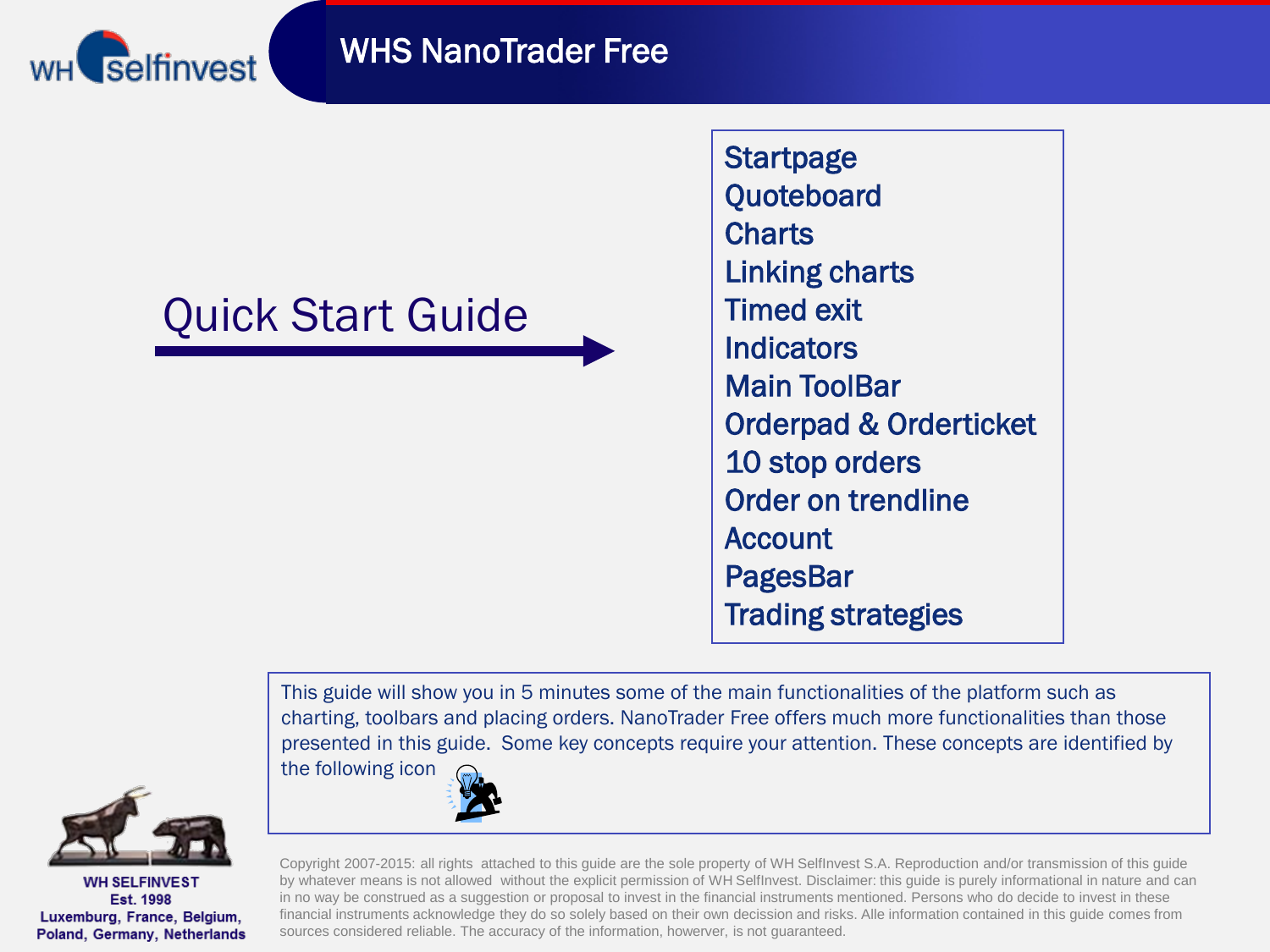

### **Startpage**

This simple startpage consists of six building blocks. Each block is discussed in the guide.

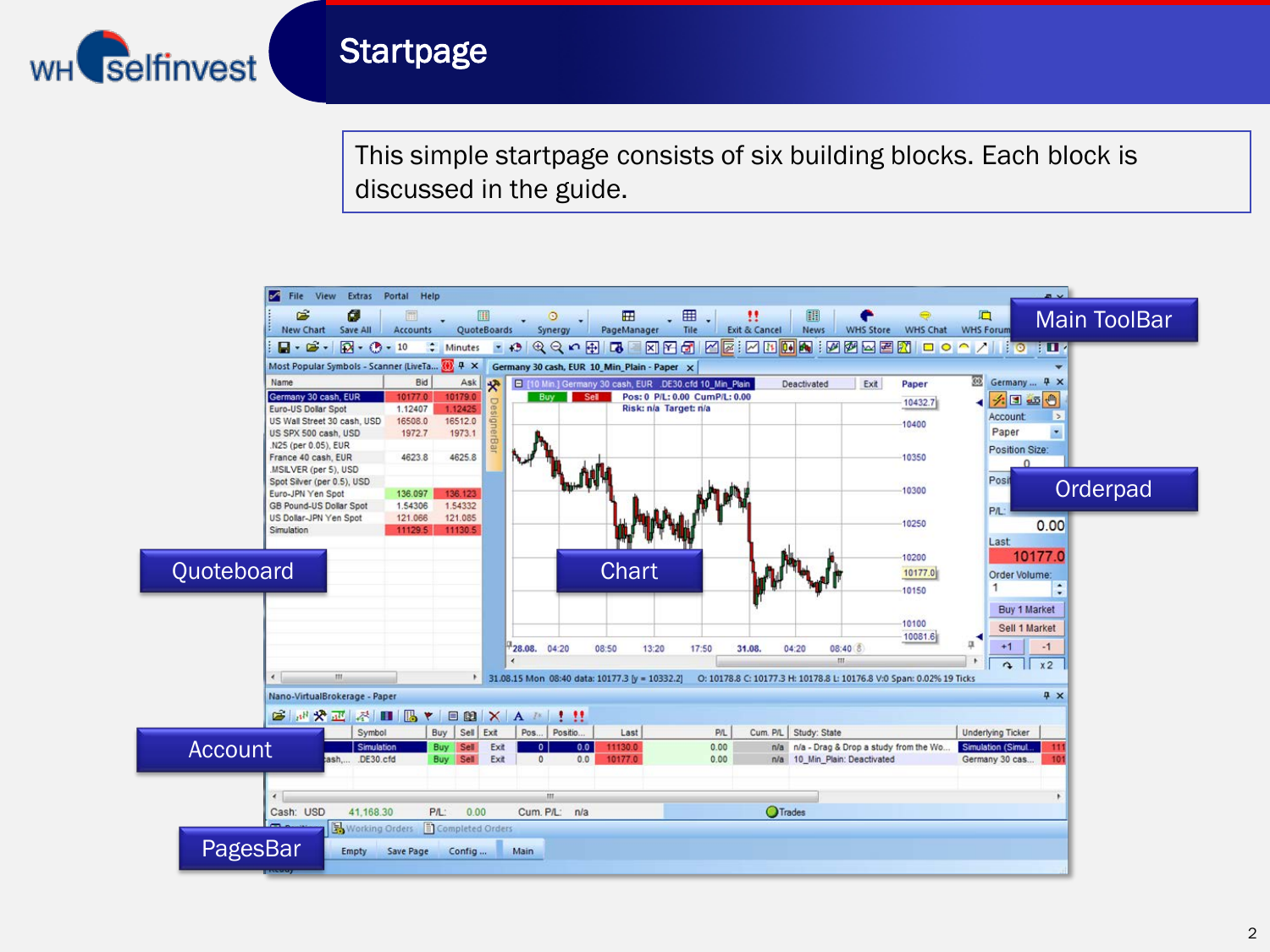

## Quoteboard

The quoteboard contains your selection of tradeable instruments. It can be used as a starting for some of the major functionalities.

| Most Popular Symbols - Scanner (LiveTable) |        | <b>1</b> + ×              | Germany 30 cash, E                              |          |                                                            |
|--------------------------------------------|--------|---------------------------|-------------------------------------------------|----------|------------------------------------------------------------|
| Name                                       | Bid    | Ask YCh                   |                                                 |          |                                                            |
| <b>FDAX SEP 5</b>                          |        |                           | ← Germany 30 ca                                 |          |                                                            |
| <b>EURO FX SEP 5</b>                       | 1.1183 | 1.1192 1118               | $\vdash$ $\Box$ $\cdot$ $\Join$ $\vdash$ $\Box$ |          |                                                            |
| <b>BUND SEP 5</b>                          | 153.69 | 153.71 1536               |                                                 |          |                                                            |
| <b>FESX SEP 5</b>                          |        |                           | *<br>☑                                          | $E$ [1 M |                                                            |
| MINI DOW SEP 5                             |        |                           |                                                 |          |                                                            |
| <b>MINI NSDQ SEP 5</b>                     |        |                           |                                                 |          |                                                            |
| MINI S&P SEP 5                             |        | Buy                       |                                                 |          |                                                            |
| AEX SEP 5                                  |        | Sell                      |                                                 | Þ.       |                                                            |
| VF-CAC40 SEP 5                             |        |                           |                                                 |          |                                                            |
| Germany 30 cash, EUR                       |        | Add Symbols               |                                                 |          |                                                            |
| Euro-US Dollar Spot                        |        |                           |                                                 |          | Right-click in the quoteboard opens the context menu.      |
| US Wall Street 30 cash, USD                |        | Remove Symbol             |                                                 |          |                                                            |
| US SPX 500 cash, USD                       |        | Remove All Symbols        |                                                 |          |                                                            |
| .N25 (per 0.05), EUR                       |        |                           |                                                 |          |                                                            |
| France 40 cash, EUR                        |        | <b>Template Studies</b>   |                                                 | Þ.       |                                                            |
| .MSILVER (per 5), USD                      |        | Studies of this Symbol    |                                                 |          |                                                            |
| Spot Silver (per 0.5), USD                 |        |                           |                                                 |          |                                                            |
| Euro-JPN Yen Spot                          |        | Configure Columns         |                                                 |          |                                                            |
| GB Pound-US Dollar Spot                    |        |                           |                                                 |          |                                                            |
| US Dollar-JPN Yen Spot                     |        | Select Font               |                                                 |          |                                                            |
| Simulation                                 |        |                           |                                                 |          | You can make and save numerous quoteboards. One workspace  |
|                                            |        | Save                      |                                                 |          |                                                            |
|                                            |        | Save As                   |                                                 |          | (lay-out) can contain several quoteboards.                 |
|                                            |        |                           |                                                 |          |                                                            |
|                                            |        | <b>Delete</b>             |                                                 |          | Remember to save your changes under a name of your choice. |
|                                            | √      | Dockable to other windows |                                                 |          |                                                            |

Changing a chart ...

If the chart is linked to the quoteboard: click the instrument in your quoteboard.

If the chart is not linked to the quoteboard: drag the instrument onto the chart.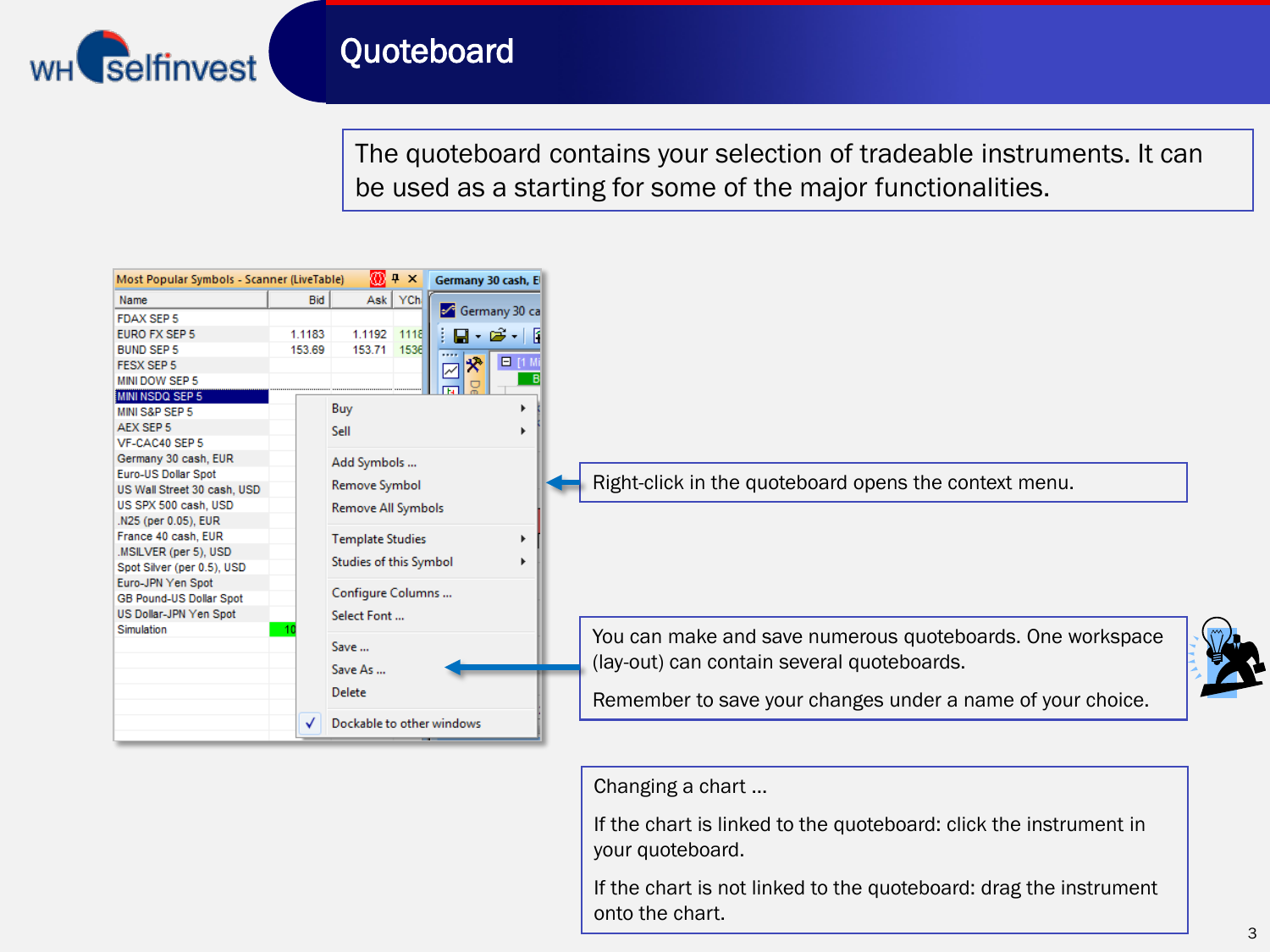

#### **Charts**



You can select every setting possible for the charts and combine them with all possible technical analysis indicators. Once you have made a chart which you like, you can save it either as a "Study" or as a "Template Study".

A study is for a specific instrument. A template study is for all instruments in the platform. Using a template study you can immediately open a similar chart for every tradeable instrument in the platform.

4

Remember to save any chart you like under a name of your choice.

Setting chart parameters and adding technical analysis is done via the toolbars.

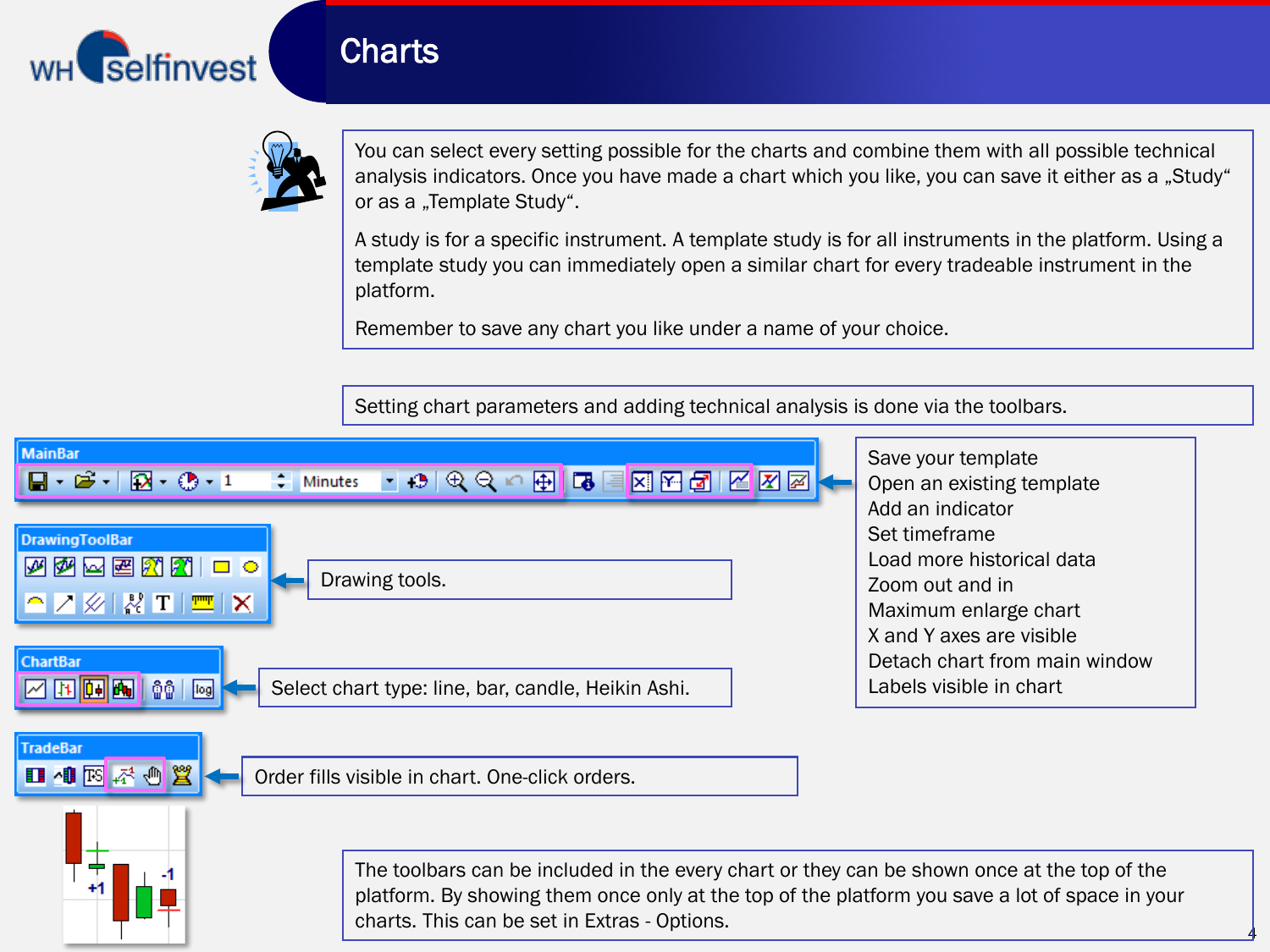

# Linking Charts

Charts can be linked to one another and to a quoteboard.

In the chart select the same colour as the colour code of the quoteboard. Click any instrument in the quoteboard and the linked chart will show the instrument.

Linking charts to one another is also done by selecting the same colour code in each chart.

| Most Popular Symbols - Scanner (LiveTa |            | ņ       |
|----------------------------------------|------------|---------|
| Name                                   | <b>Bid</b> | Ask     |
| Germany 30 cash, EUR                   | 10185.0    | 10187.0 |
| Euro-US Dollar Spot                    | 1.12342    | 1.12362 |
| US Wall Street 30 cash, USD            | 16510.0    | 16514.0 |
| US SPX 500 cash, USD                   | 1973.1     | 1973.5  |
| .N25 (per 0.05), EUR                   |            |         |
| France 40 cash, EUR                    | 4622.5     | 4624.5  |
| .MSILVER (per 5), USD                  |            |         |
| Spot Silver (per 0.5), USD             |            |         |
| Euro-JPN Yen Spot                      | 136.077    | 136.103 |
| <b>GB Pound-US Dollar Spot</b>         | 1.54273    | 1.54299 |
| US Dollar-JPN Yen Spot                 | 121.117    | 121.136 |
| Simulation                             | 11159.5    | 11160.5 |

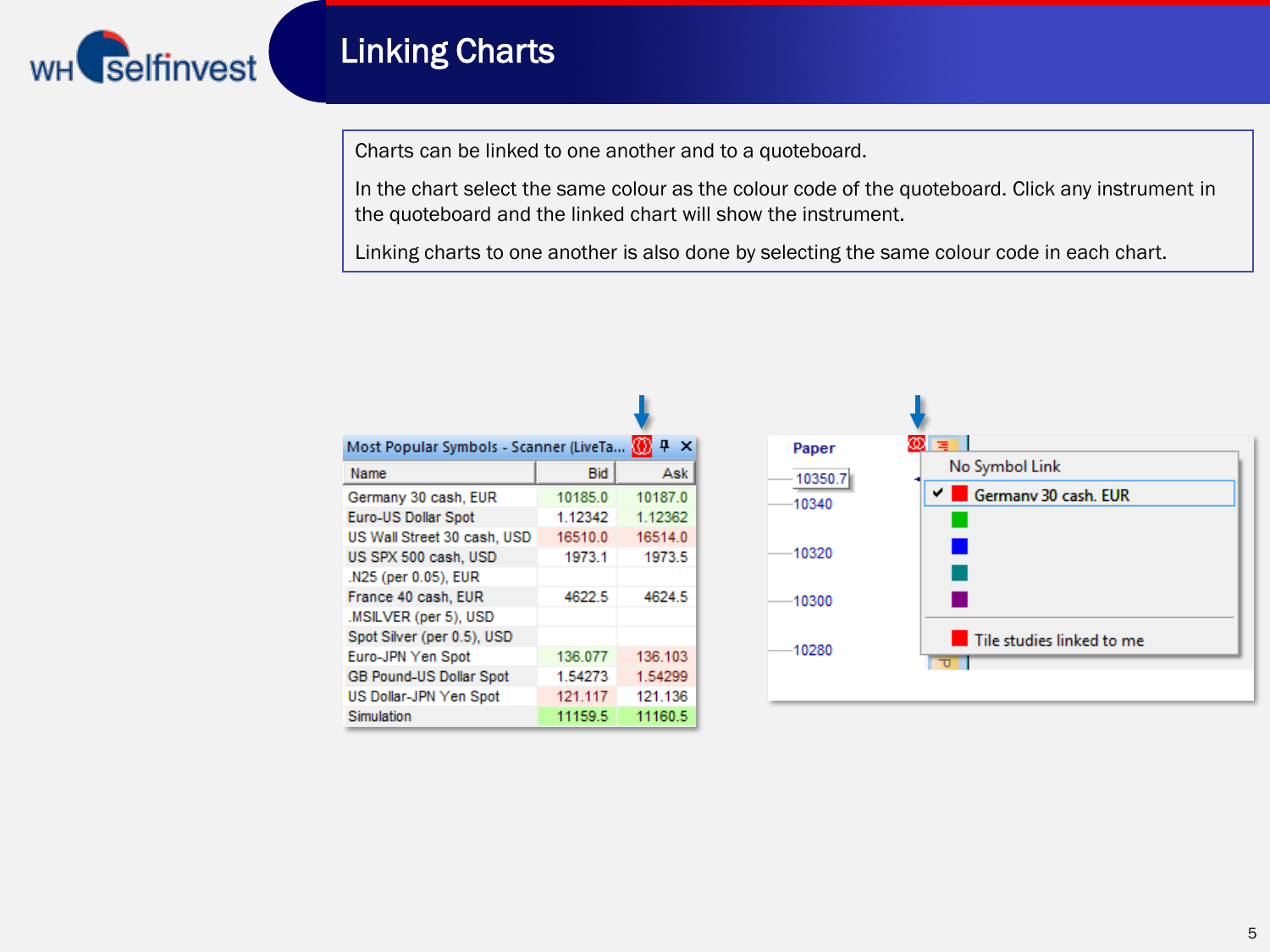

### Timed Exit

The flat filter can be used to automatically close an open position at a specific point in time.

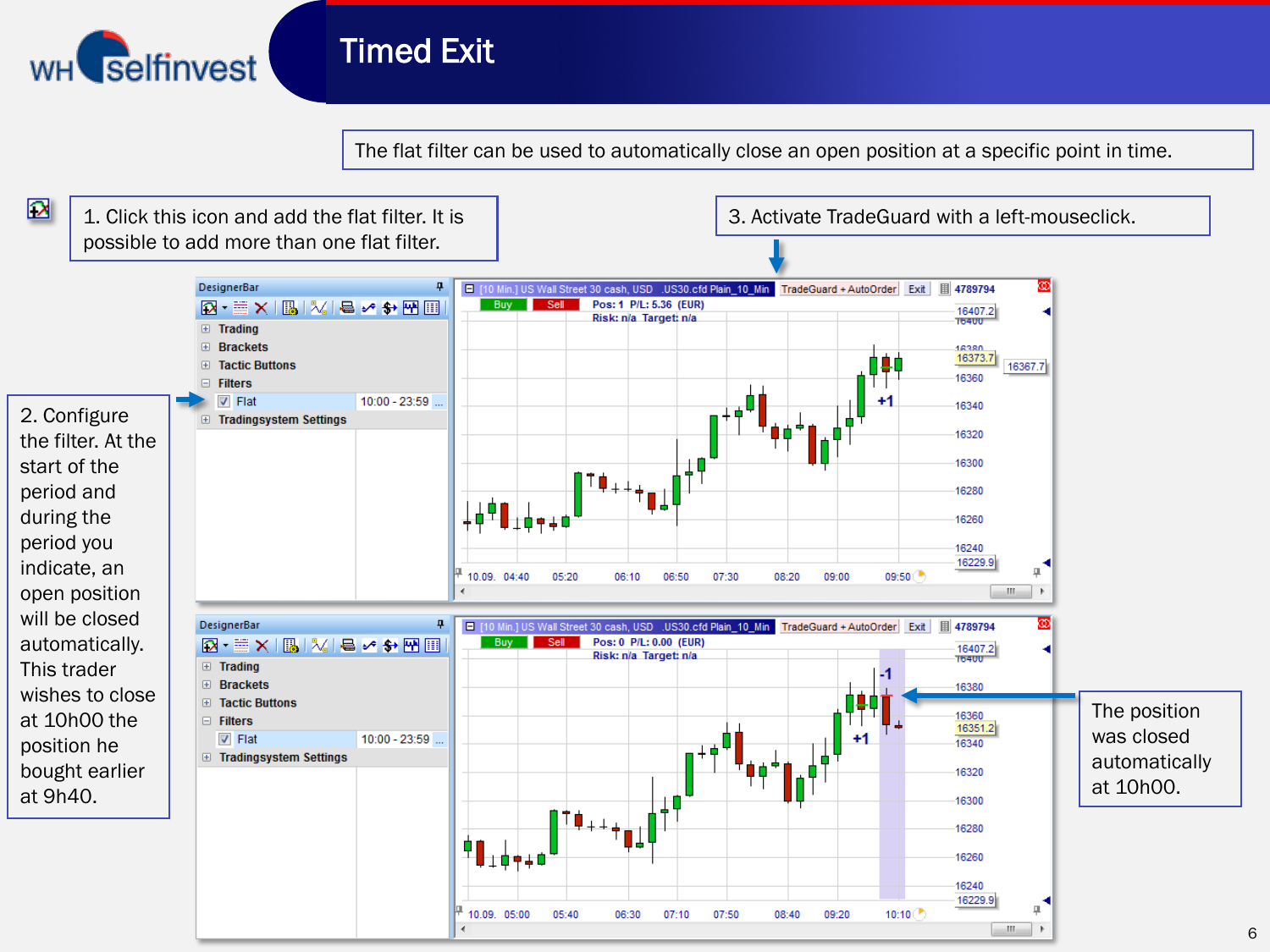

# Adding and Interpreting Indicators

The (combined) opinion of indicators is reflected in the background of the charts.

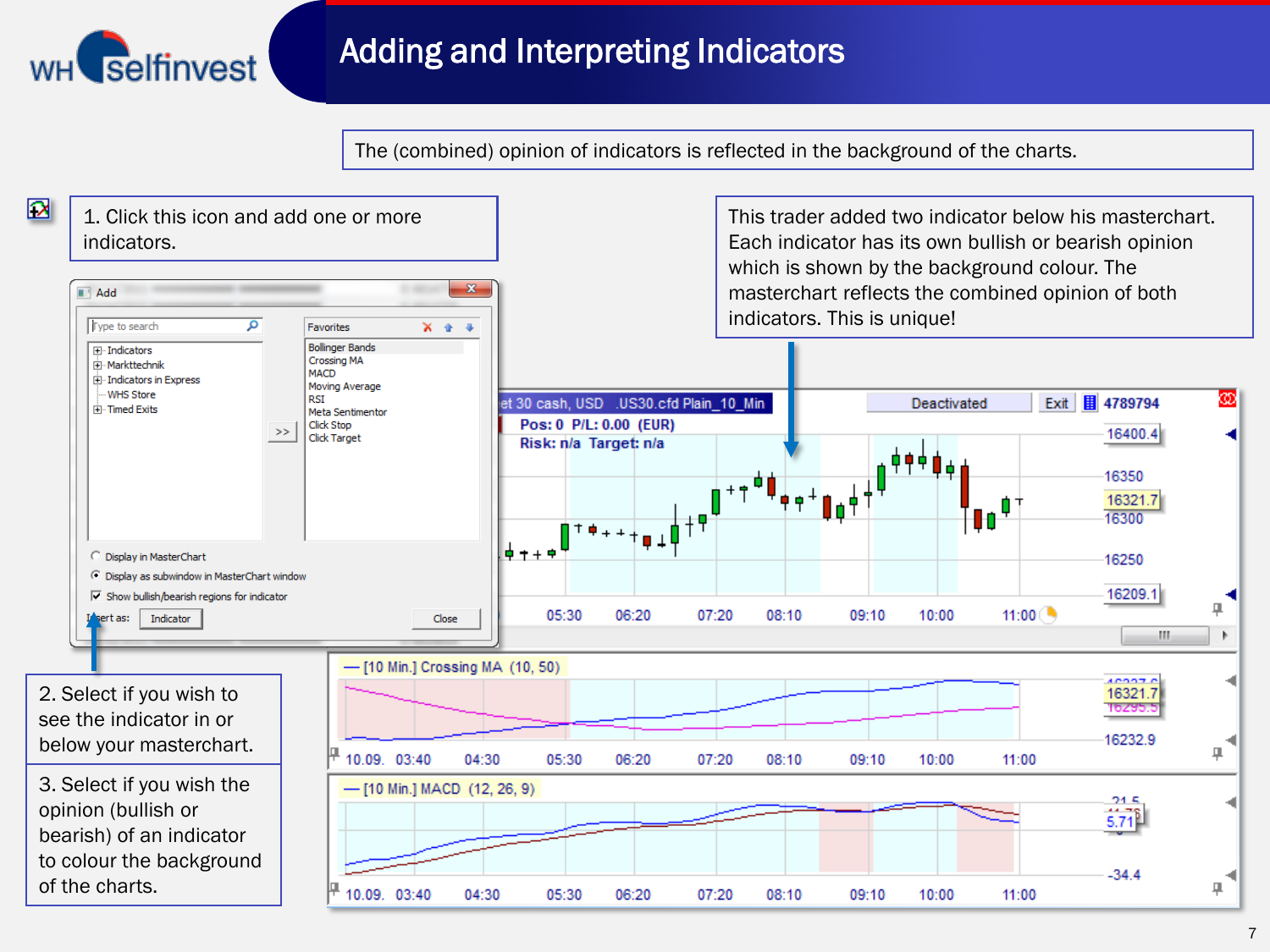

## Main ToolBar

Via the Main ToolBar some important functionalities are activated and/or managed.



8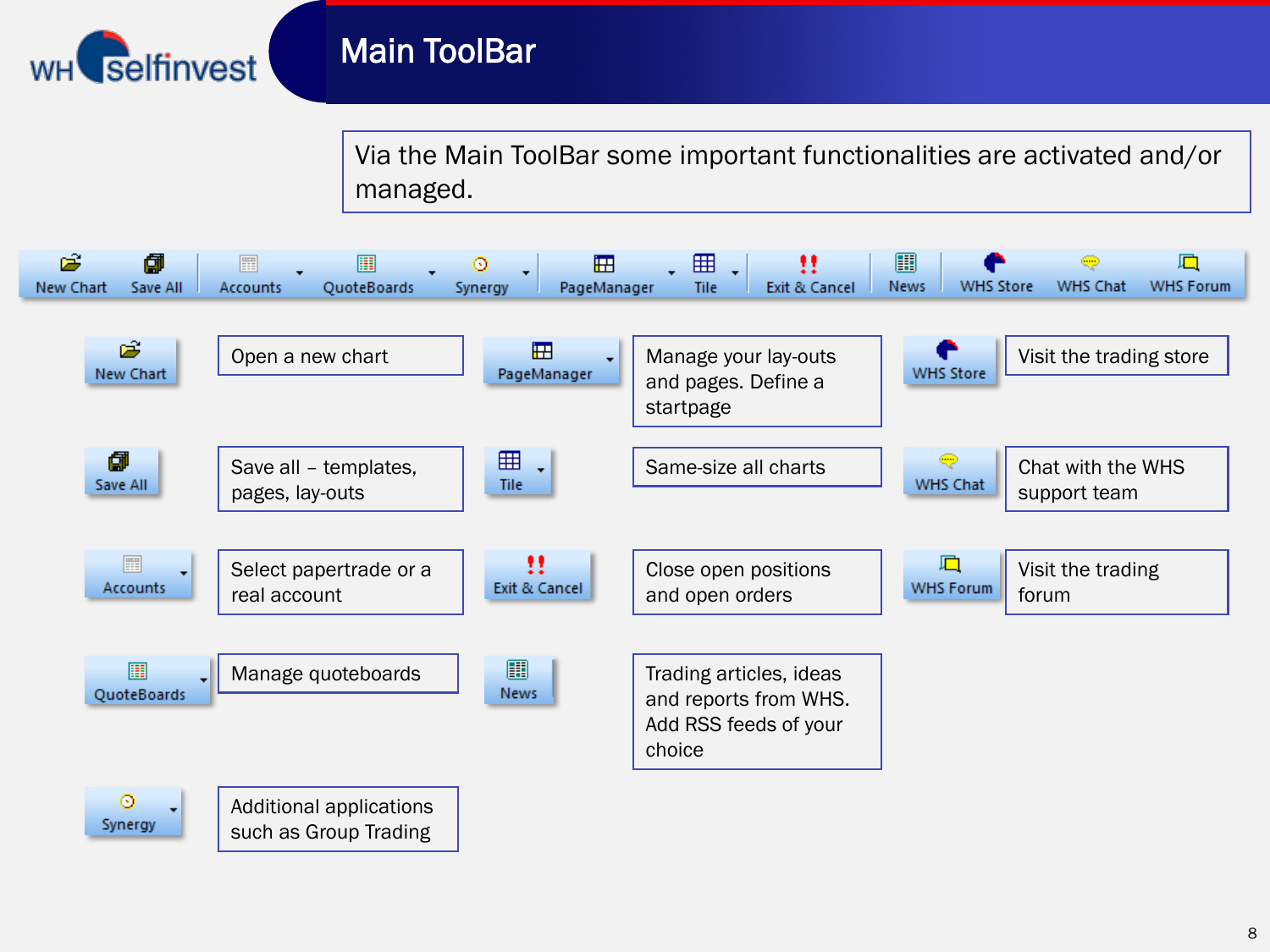

## **Orderpad**

The orderpad in each chart gives a summary overview and allows several one-click orders and instructions.

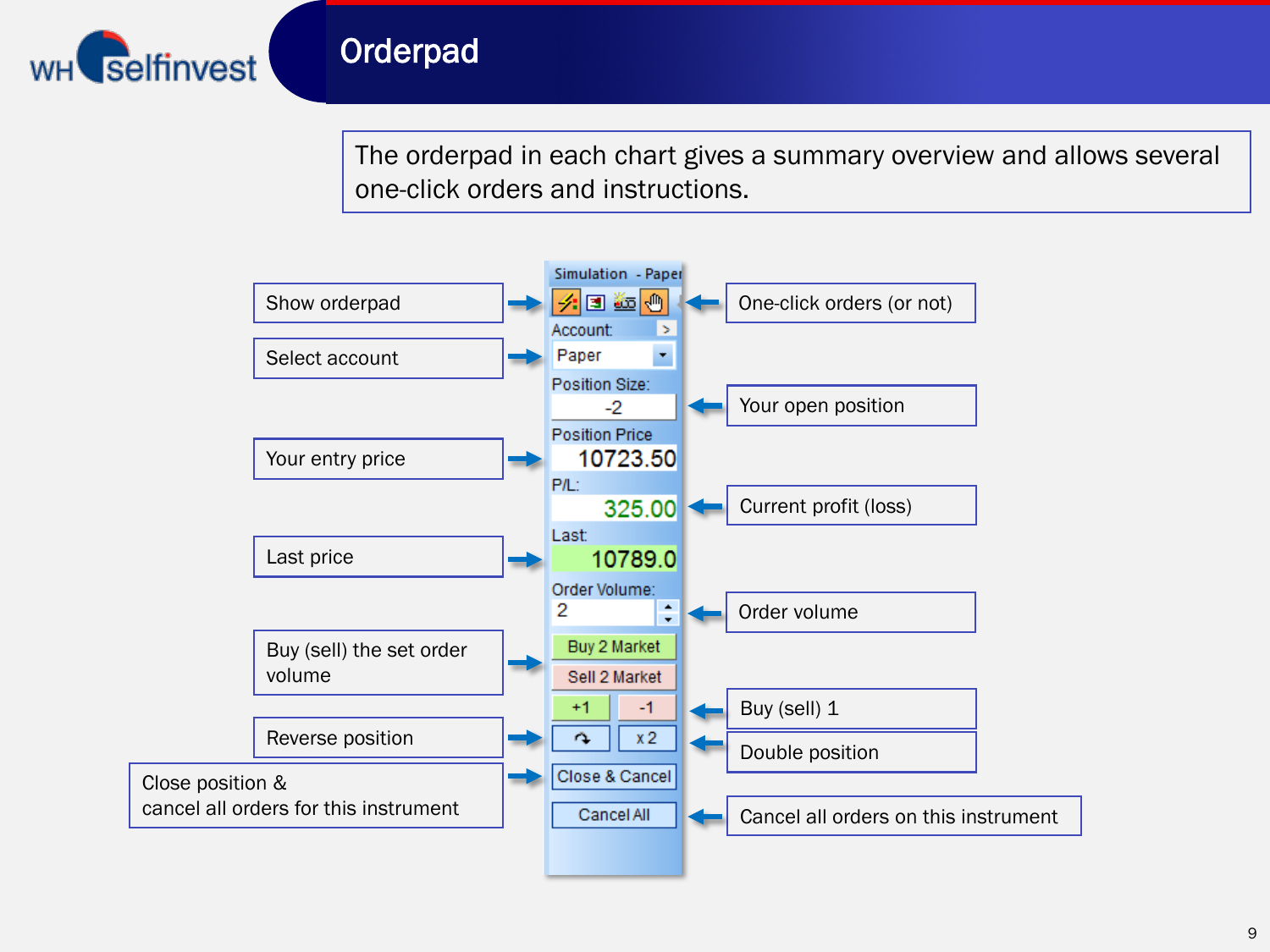

# **Orderticket**

A classic orderticket appears when you click the buy or sell button in the chart. You can, when placing your order, add a stop and a target order. These will be placed automatically once your position is open.



In this example the target is set to  $+2.9\%$  and the stop to  $-1.6\%$ . This results in a return/risico ratio of 1,8.

Click the red arrow in front of the future orders in the chart and drag them to a stop and target of your choice.





Once an order has been placed, you can click the orderlabel to see the Tactic buttons. In one-click you can change the price level or you can change the ordertype.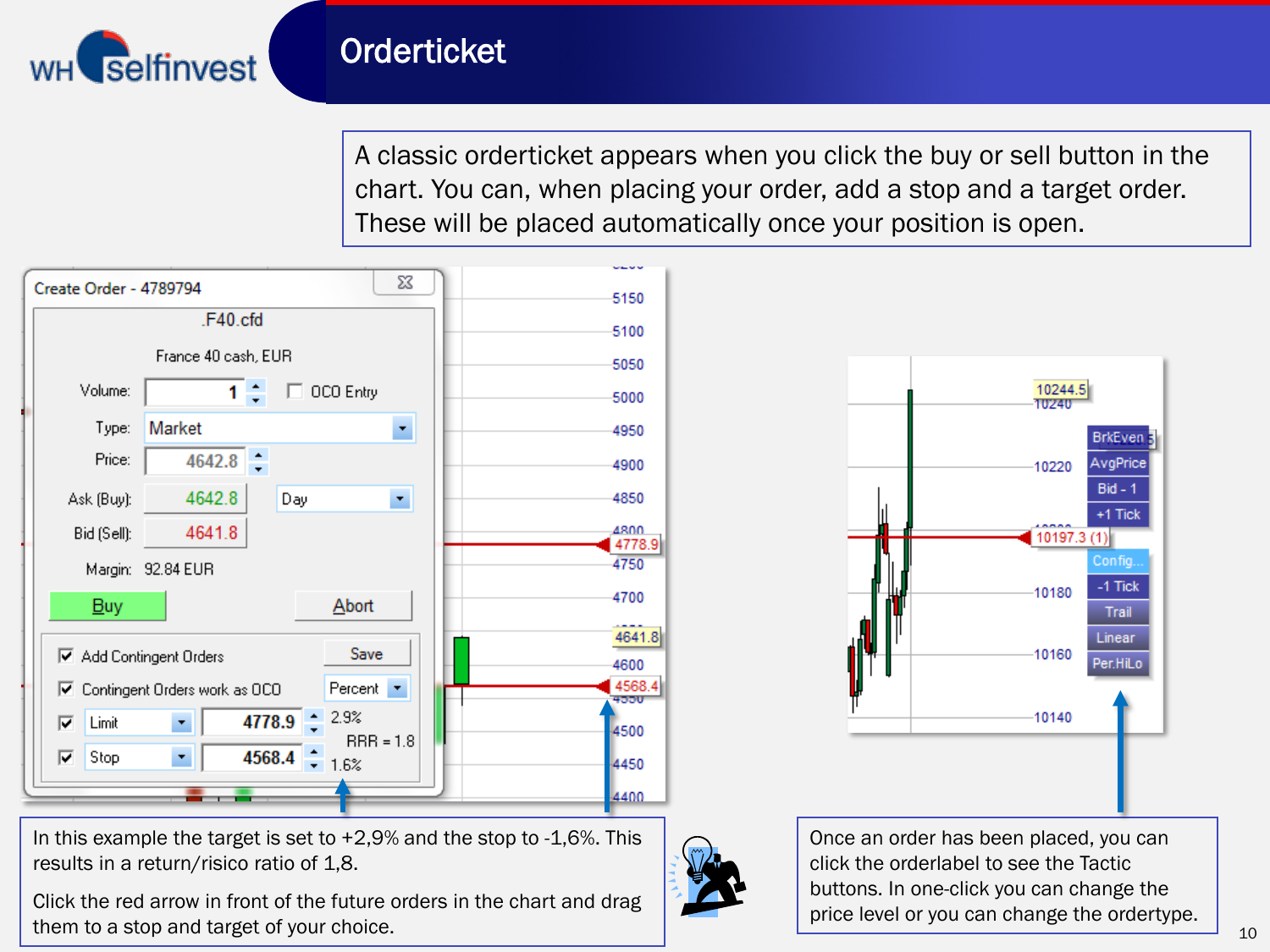

# 10 Different Stop Order Types



10 different stop order types are available via the blue Tactic buttons. You can select those you wish to see and configure their settings.

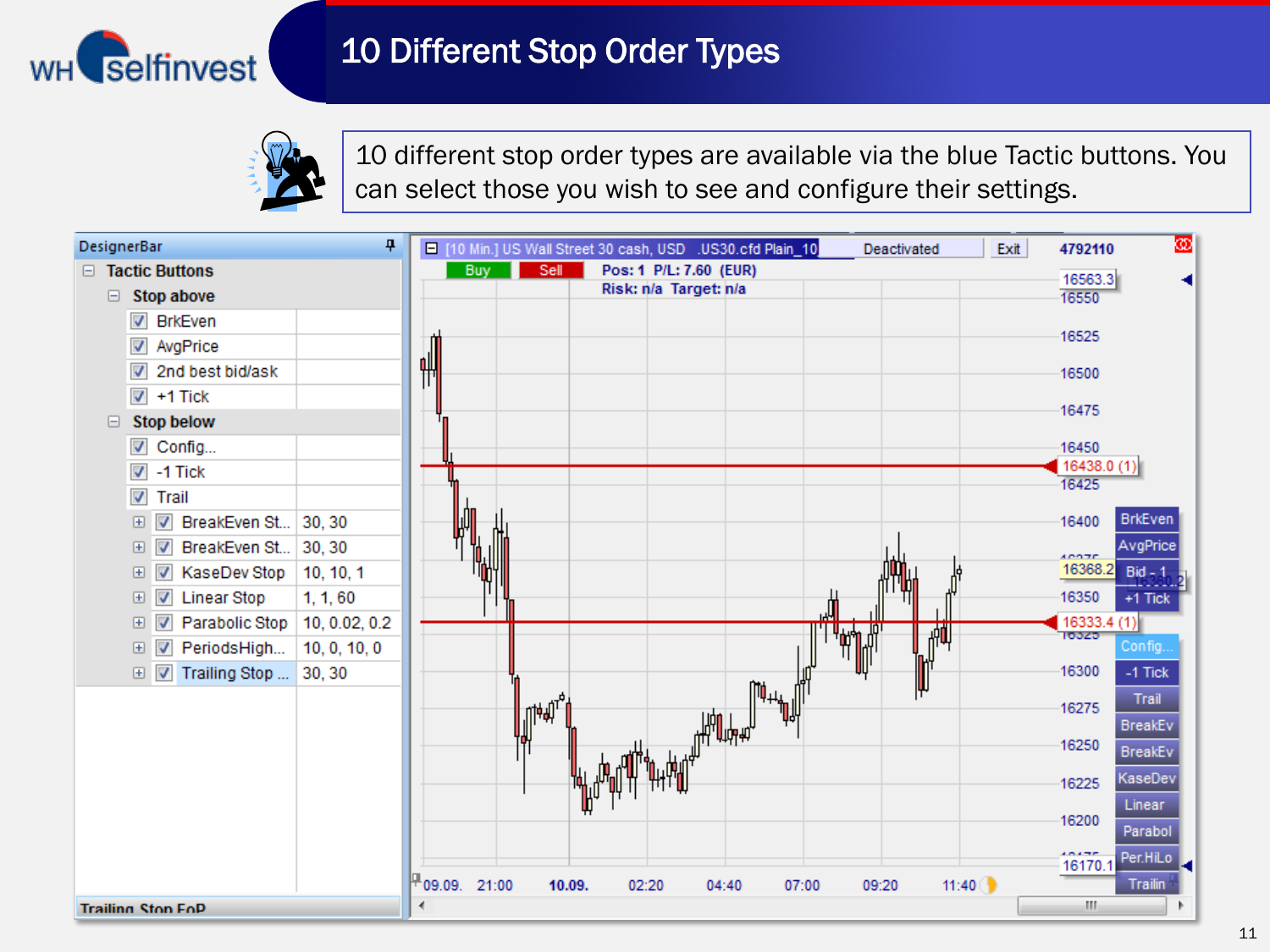

You can place a stop order on your trendline. The stop will automatically follow the trendline.

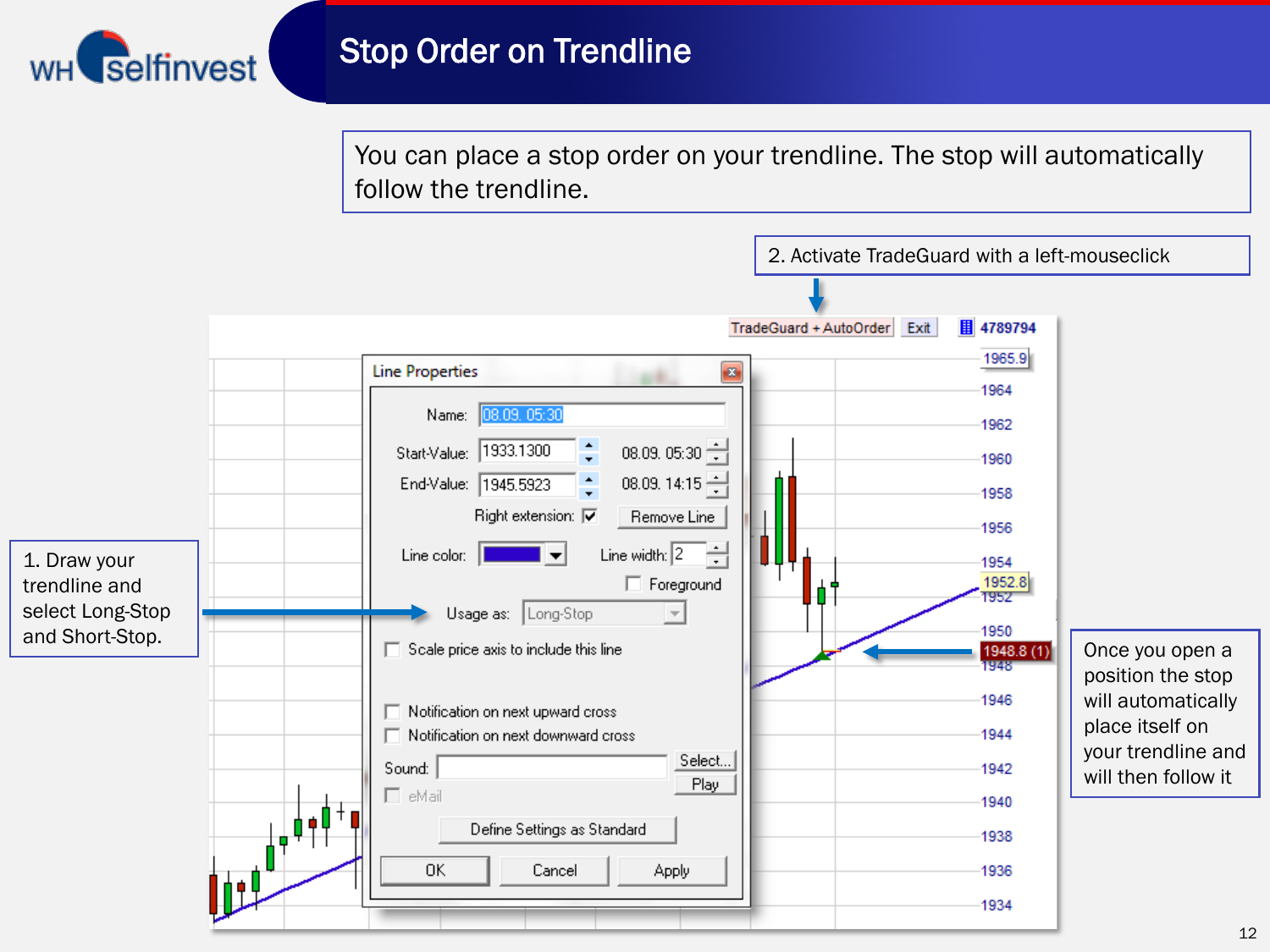

#### Account

The account window shows the account status, the open positions, the open orders and the executed orders. The account window can also function as a quoteboard.

It is possible to have the papertrade account and one or more real accounts open at the same time.

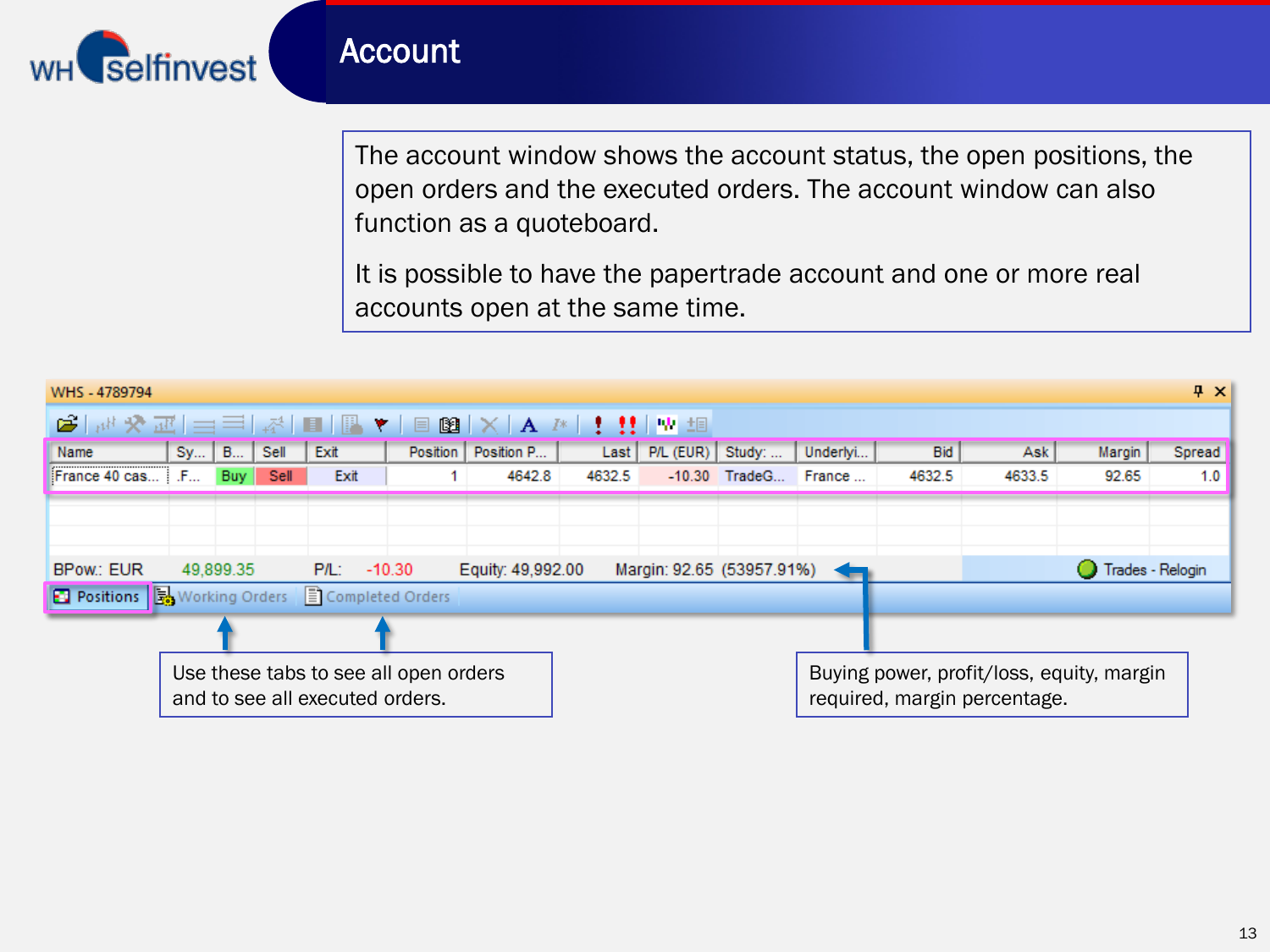

#### PagesBar

The PagesBar at the bottom of the platform allows you to make several workspaces and keep them updated simultaneously. By using the buttons you can cycle through your workspaces.